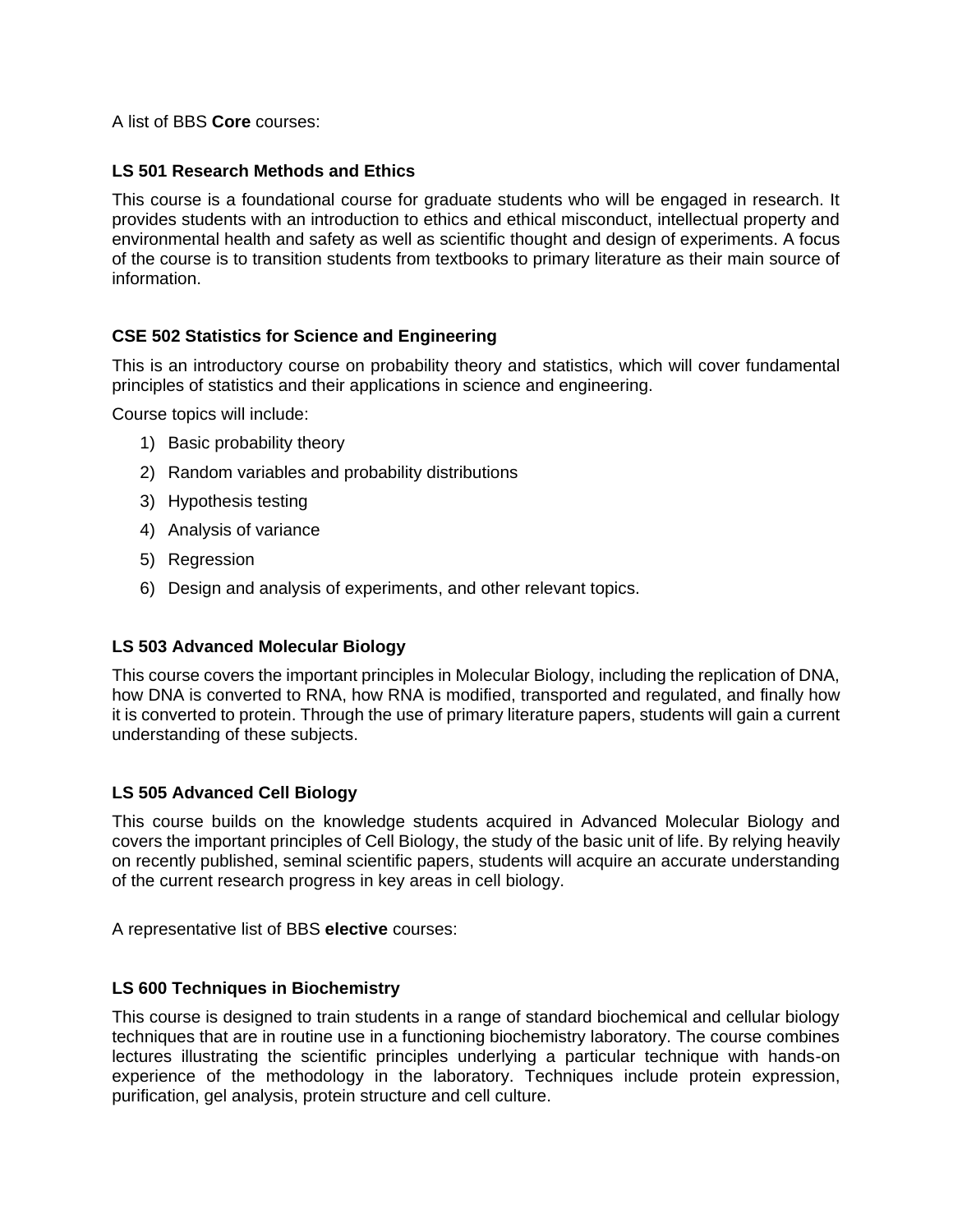### **LS 609 Molecular and Cellular Biology of Neurodegenerative Diseases**

This course will engage students in a detailed exploration of the most important neurological disorders, including Alzheimer's disease (AD), Parkinson's disease (PD), Huntington's disease (HD) and prion diseases. With an initial focus on clinical descriptions for each condition, an indepth discussion on current hypotheses about the mechanisms underlying these diseases will constitute the bulk of this course.

## **LS 610 Cancer Biology**

In this course, students will be exposed to the latest findings in the molecular mechanisms that underlie the genesis and progression of human cancers. Lectures and discussions will be based entirely upon the current scientific literature. These papers will highlight how perturbation of the cell cycle, DNA damage checkpoints, and repair machinery can both promote cancer and be capitalized upon for cancer treatment.

## **LS 620 Bioinformatics**

This is an introductory course for bioinformatics, whose main goal is to provide an in-depth introduction to several probabilistic and statistical models as well as algorithms and techniques that are widely used in bioinformatics, especially, for the analysis of biological sequences.

Course topics will include:

- 1) Sequence alignment techniques
- 2) Markov chains and hidden Markov models (HMMs)
- 3) Transformational grammars
- 4) Stochastic context-free grammars (SCFGs)
- 5) RNA folding and alignment
- 6) Other emerging topics in bioinformatics

## **LS 640 Stem Cell Biology**

This course is intended as an introduction and in-depth discussion focused on the biology of stem cells. The course will introduce the features of stem cells and basic mechanisms regulating their self-renewal and pluripotency. In addition, the course will focus on selected examples of adult stem cells with an introduction to translational medicine approaches involving stem cell biology. Major emphasis will be placed on how advances in stem cell biology and tissue engineering can be applied to the use of embryonic and adult stem cells in regenerative medicine. In addition to these topics, students will be introduced to the ethical, regulatory, and legal issues related to stem cell research.

#### **LS 651 Principles of Cellular and Molecular Immunology**

The field of immunology has witnessed a huge surge in knowledge in the last 40 years. From relatively modest and rather esoteric beginnings, immunology has become one of the most dynamic and exciting areas of medical sciences. This course encompasses the major sub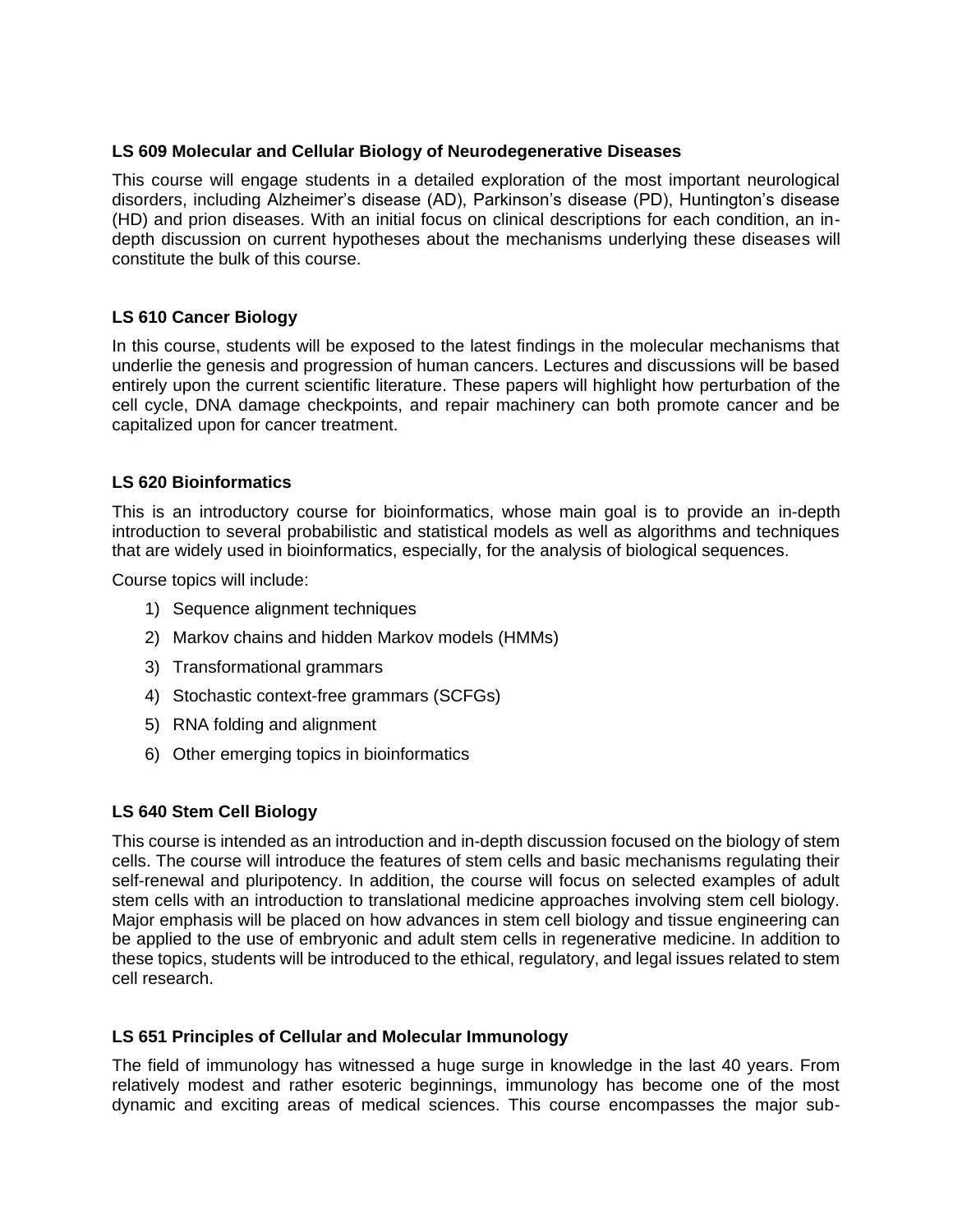disciplines in the field. These will include, but not be limited to, development and maturation of the various cell lineages of the immune system, phylogeny and structure-function relationship of cell-associated as well as soluble receptors used by the immune system, the mechanisms of antigen processing, presentation, and recognition, properties of innate *vs*. adaptive immune responses, communication and cell-cell interactions, immunoregulation, and humoral and cellular effector mechanisms.

## **LS 653 Environmental Microbiology**

This course provides students with knowledge in microbial communities and their distribution in the environment; microbial pathogens and their transmission pathways in water, air, soil and food; and the various sources of microbial contamination in the environmental. This course also covers environmental applications of molecular technology and other advanced detection tools. Furthermore, emerging issues, such as health implications of nanotechnology, renewable energy, climate change and infectious disease, urban microbiology, and food safety will be discussed to give insight to future environmental health concerns.

# **LS 606 - Molecular Biology of Neuroscience**

This course is intended for graduate students interested in gaining a detailed understanding of molecular mechanisms underlying synaptic function and development. Throughout the course, the focus will be on understanding the experimental approaches that produced current knowledge. In most weeks, students will be assigned recent research papers as their primary reading material. About 2/3 of the classes will be lectures by the instructor and 1/3 will be student led discussions of papers.

## **LS 633 - Epigenetics**

The aim of the course is to provide an introduction to epigenetics and chromatin dynamics, particularly the structural and biochemical modifications of chromatin that underlie epigenetic states and their effects on gene expression and human diseases. The importance of epigenetic states is perhaps the major discovery of molecular biology in the past ten years. They are critical to understanding the control of gene expression in development, the programming and reprogramming that takes place in the differentiation of pluripotent stem cells and they provide an accounting for many of the genomic malfunctions that result in human disease. An acquaintance with the concepts of what has come to be known as Epigenomics is essential for a Molecular Biology major.

## **LS 706 Independent Study**

Independent Study in Life Sciences allows students to examine a variety of timely, cutting-edge research areas. Taught by our faculty or/and research scientists from our research institutes or industrials, this course allows students to keep up with critical trends and topics in the field. Registration for this course requires Program Coordinator and Instructor approval. In addition, a student can only register for this course once during their tenure at HBKU.

## **LS 661 Special Topics in Biosensors**

This course provides a comprehensive, bottom-up coverage of how biosensors are engineered starting from physical transduction and electrical detection all the way to signal conditioning and processing. The course is structured around sensing principles including physical phenomenon